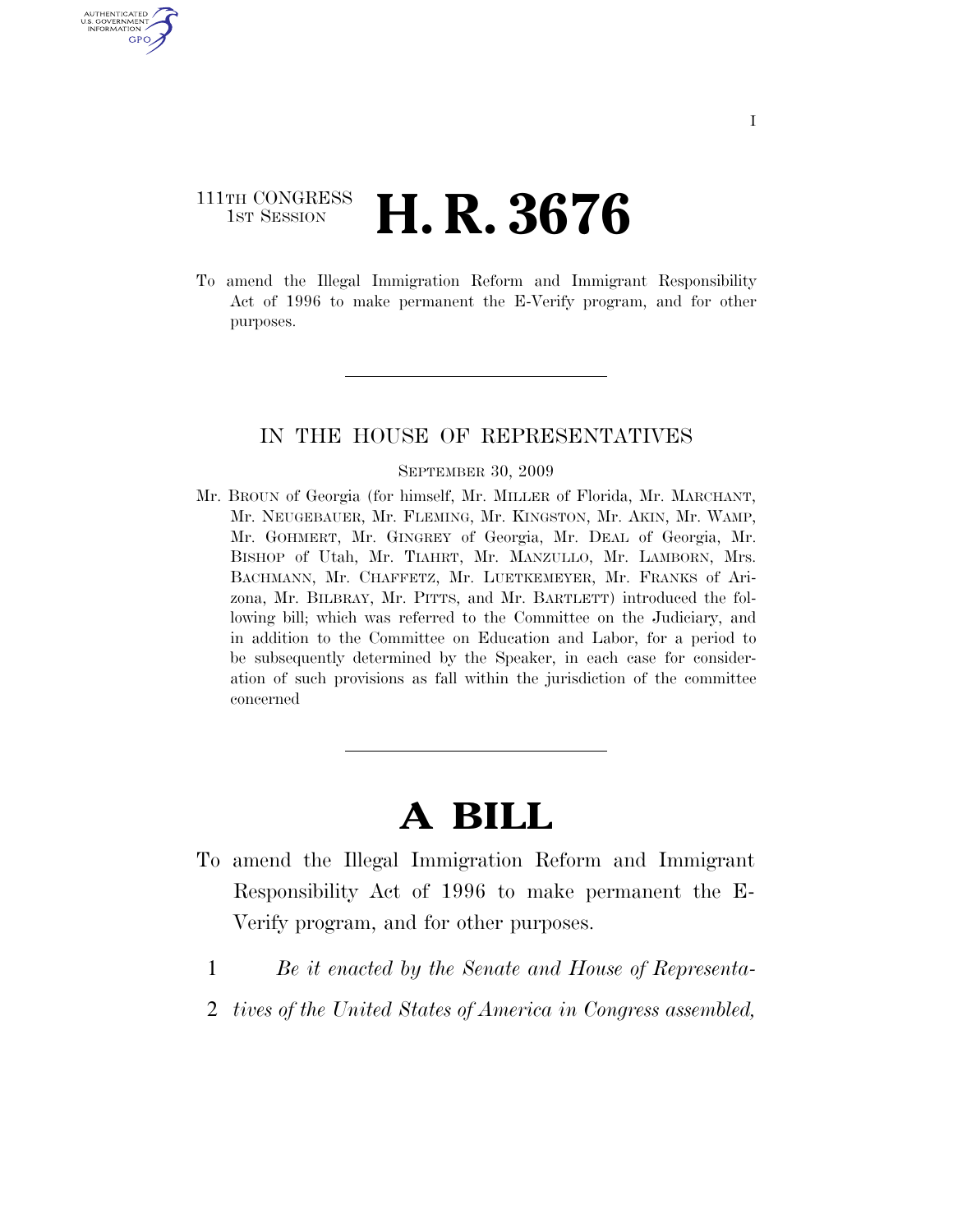### **SECTION 1. SHORT TITLE.**

 This Act may be cited as the ''Improving Methods to Promote Regular Occurrences of the Verification of Employability Status Act of 2009''.

### **SEC. 2. MAKING THE E–VERIFY PROGRAM PERMANENT.**

 (a) PERMANENCE.—Section 401(b) of the Illegal Im- migration Reform and Immigrant Responsibility Act of 1996 (division C of Public Law 104–208; 8 U.S.C. 1324a note) is amended—

 (1) in the subsection heading, by striking ''; TERMINATION''; and

 (2) by striking the second sentence and insert- ing the following: ''The programs provided for under this subtitle shall not have a termination date.''.

 (b) PILOT PROGRAM REFERENCES.—Section 401(d)(1) of the Illegal Immigration Reform and Immi- grant Responsibility Act of 1996 (division C of Public Law 104–208; 8 U.S.C. 1324a note) is amended—

 (1) in the paragraph heading by striking ''PILOT PROGRAM'' and inserting ''PROGRAM''; and 21  $(2)$  by striking "3 pilot".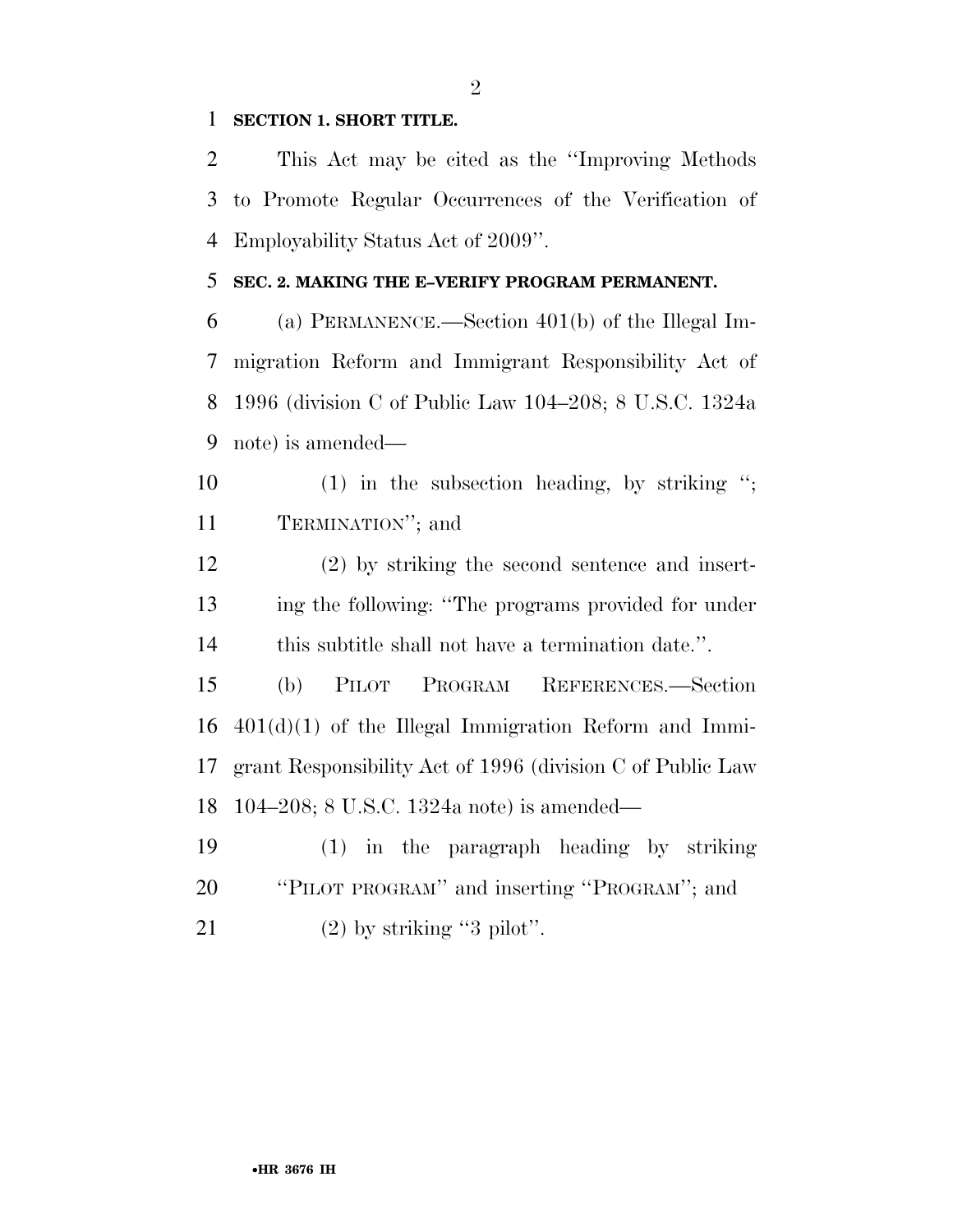| 1              | SEC. 3. VERIFICATION OF CURRENT AND NEWLY HIRED          |
|----------------|----------------------------------------------------------|
| 2              | EMPLOYEES; PROTECTION FROM LIABILITY                     |
| 3              | FOR EMPLOYERS VERIFYING EMPLOYEES; IN-                   |
| $\overline{4}$ | FORMATIONAL POSTERS.                                     |
| 5              | Section 403 of the Illegal Immigration Reform and        |
| 6              | Immigrant Responsibility Act of 1996 (division C of Pub- |
| $\tau$         | lic Law 104–208; 8 U.S.C. 1324a note) is amended—        |
| 8              | (1) in subsection (a)(3)(A), by adding at the            |
| 9              | end the following: "The person or other entity may       |
| 10             | wait for confirmation of the individual's identity and   |
| 11             | work eligibility before beginning to pay or train the    |
| 12             | individual.";                                            |
| $1^{\circ}$    |                                                          |

13 (2) in subsection (a)(3), by adding at the end the following:

15 "'(C) CURRENT EMPLOYEES.—Not later than 14 business days after beginning to par- ticipate in the program, a person or other entity may use the program to verify the employment authorization of an employee hired prior to the participation in the program only if the person or other entity verifies the employment author- ization of every employee hired prior to the par-23 ticipation in the program.";

24 (3) in subsection  $(a)(4)(B)(iii)$ , by inserting after ''until a nonconfirmation becomes final'' the following: ''and the individual exhausts any adminis-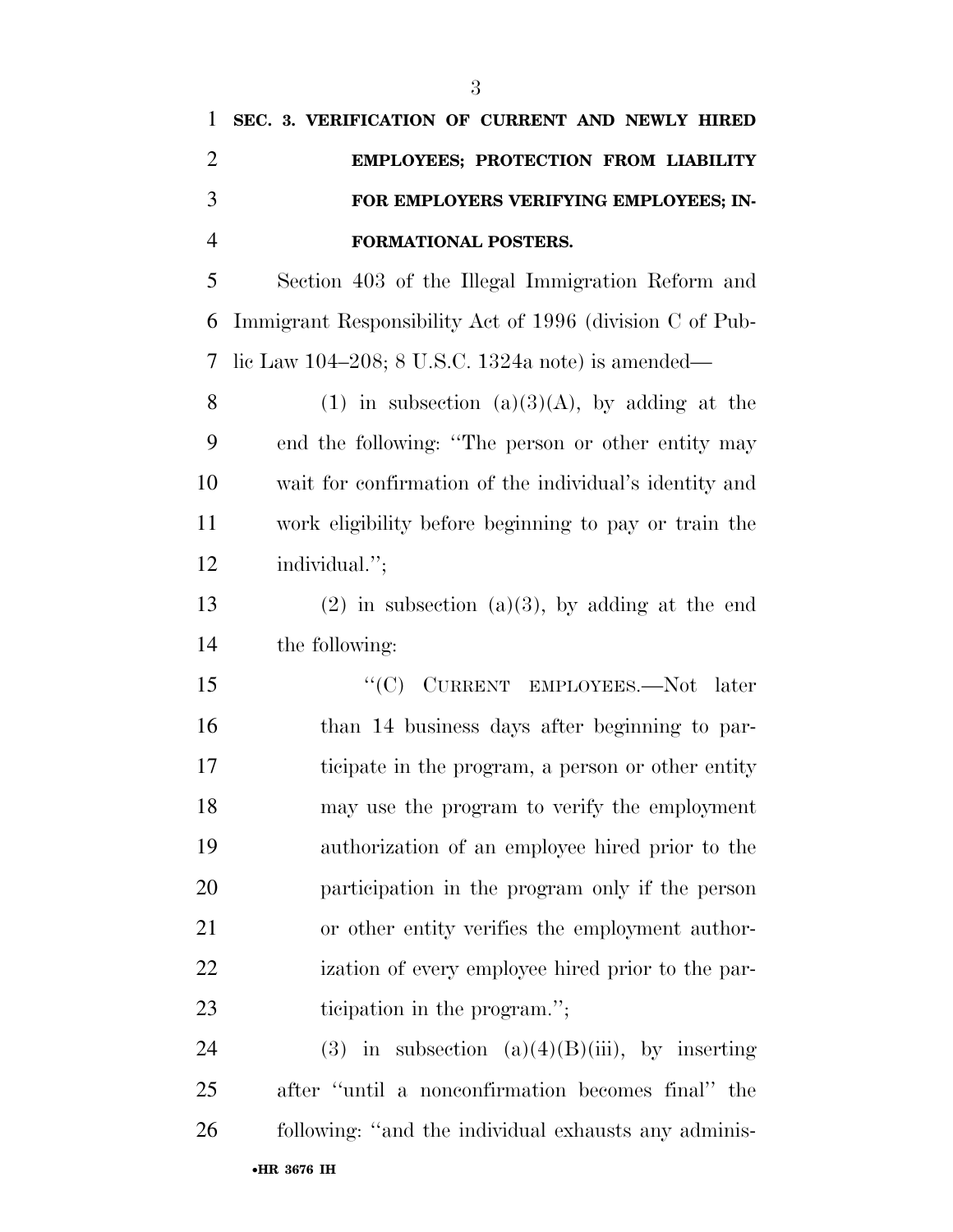| $\mathbf{1}$   | trative or judicial review if the individual initiates  |
|----------------|---------------------------------------------------------|
| $\overline{2}$ | such review.";                                          |
| 3              | $(4)$ in subsection $(d)$ , by striking "through the    |
| $\overline{4}$ | confirmation system." and inserting the following:      |
| 5              | "through the confirmation system if—                    |
| 6              | $\cdot$ (1) such action occurred due to an error in the |
| 7              | program that was unknown to the employer at the         |
| 8              | time of such action; and                                |
| 9              | $f'(2)$ the person or other entity terminates the       |
| 10             | employment of the individual upon being informed of     |
| 11             | the error."; and                                        |
| 12             | $(5)$ by adding at the end the following:               |
| 13             | "(e) USE OF FRAUDULENT DOCUMENTATION AND                |
| 14             | SANCTIONS.—                                             |
| 15             | FRAUDULENT DOCUMENTATION. Each<br>``(1)                 |
| 16             | instance of a person or other entity participating in   |
| 17             | the program who employs an unauthorized individual      |
| 18             | after providing or accepting documentation the per-     |
| 19             | son or entity knows to be fraudulent shall—             |
| 20             | $\lq\lq$ be treated as a violation of section           |
| 21             | $274A(a)(1)(B)$ of the Immigration and Nation-          |
| 22             | ality Act $(8$ U.S.C. $1324A(a)(1)(B)$ with re-         |
| 23             | spect to each offense; and                              |
| 24             | $\lq\lq (B)$ create a rebuttable presumption that       |
| 25             | the employer has violated section $274A(a)(1)(A)$       |